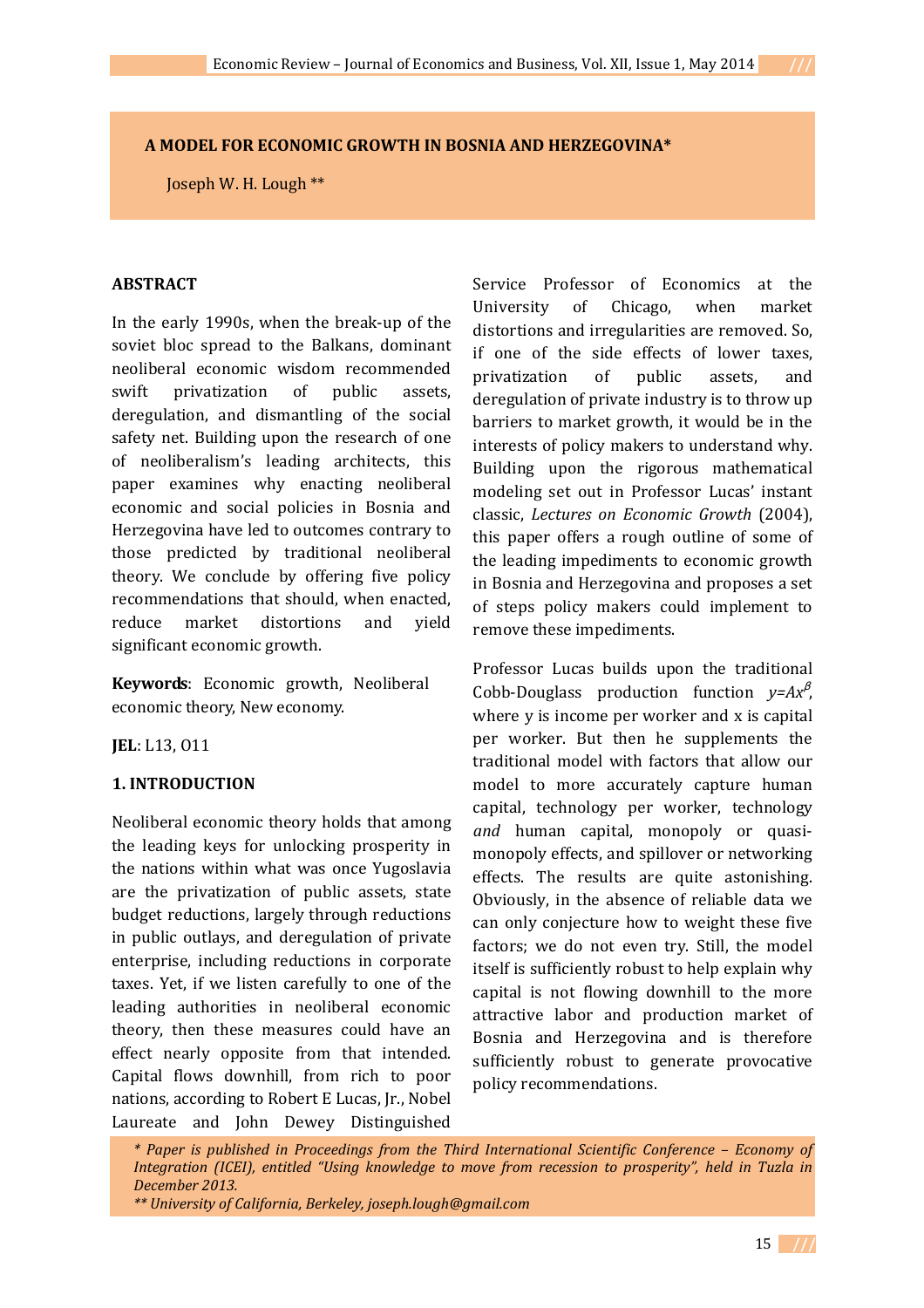Our approach to this problem is as follows. First, we situate Bosnia and Herzegovina within the context of what Robert Brenner has called an "economics of global turbulence" (Brenner, 2006), a period running roughly from 1965 to the present. Next, we then show how his period gave rise to a range of policy decisions whose overall effects were integrative for global financial markets, but socially and politically disintegrative. We then look more closely at the five key factors that Professor Lucas finds predictive of economic growth. Next, we review the Bosnian and Herzegovinian landscape in light of these five key factors. We then examine how the post-Cold War economy in Central Europe was shaped by the economics of global turbulence elsewhere in the world. Finally, I offer five policy recommendations built around our reading of Lucas. We conclude by showing that, while these policy recommendations may be difficult to implement, they are not out of reach.

The most serious challenge Professor Lucas sets before us may be to conceptualize in a mathematically rigorous way the weight we should give to market imperfections and distortions generated by what we call here "oligarchy" and "oligarchy-effects." That is to say, we are looking for one (or perhaps two) factors, call them  $\omega$  and  $\psi$ , which, when properly weighted, will yield empirical results that accurately capture distortions in employment practices, the awarding of contracts, executive compensation packages, production costs, prices, and purchasing that are widespread wherever "oligarchs" gain too much control over a market. Clearly, however, these factors also therefore are meant to model the seepage of institutional arrangements that optimally are independent and public – legislation, law enforcement, regulation, revenue collection, revenue distribution – from public hands into private hands. Such distortions, according to Professor Lucas, constitute a huge (and

eventually prohibitive) deterrent to freemarket exchanges and so prevent capital from flowing downhill.

But first we must situate Bosnia and Herzegovina within the context of an "economics of global turbulence."

# **2. THE ECONOMICS OF GLOBAL TURBULENCE**

As Professor Brenner reminds us, "between 1965 and 1973, US manufacturers sustained a decline in the rate of return on their capital stock of over 40 per cent. Because the US manufacturing capital stock represented such a large share of the G-7 total, the G-7 economies sustained a fall in their aggregate manufacturing profitability of about twentyfive per cent in those same years" (Brenner, 2006, p. 99). The economics of global turbulence brought economists and policy makers to reexamine and eventually to dramatically revise their largely neo-Keynesian assumptions. These assumptions gave central banking authorities a central role in stimulating and, when necessary, cooling down their nation's economies. However, as rates of profit began to slide, economists and policy makers began to suggest that less – not more – governmental intervention might be called for: less taxes, less active intervention in the monetary supply, fewer governmentinitiated macro-economic stimulus packages, fewer public assets, fewer government employees, less regulation, and so on. By expanding private enterprise and reducing public intervention and regulation, policymakers believed they could recover the kinds of rates of profit enjoyed by investors from the late 1940s through 1965.

To understand why this proved problematic, we need only remember the conditions that held true during this fifteen-year period of economic growth. We need to remember that, from 1929 to 1945 economically there were three games in town: Germany, Japan, and the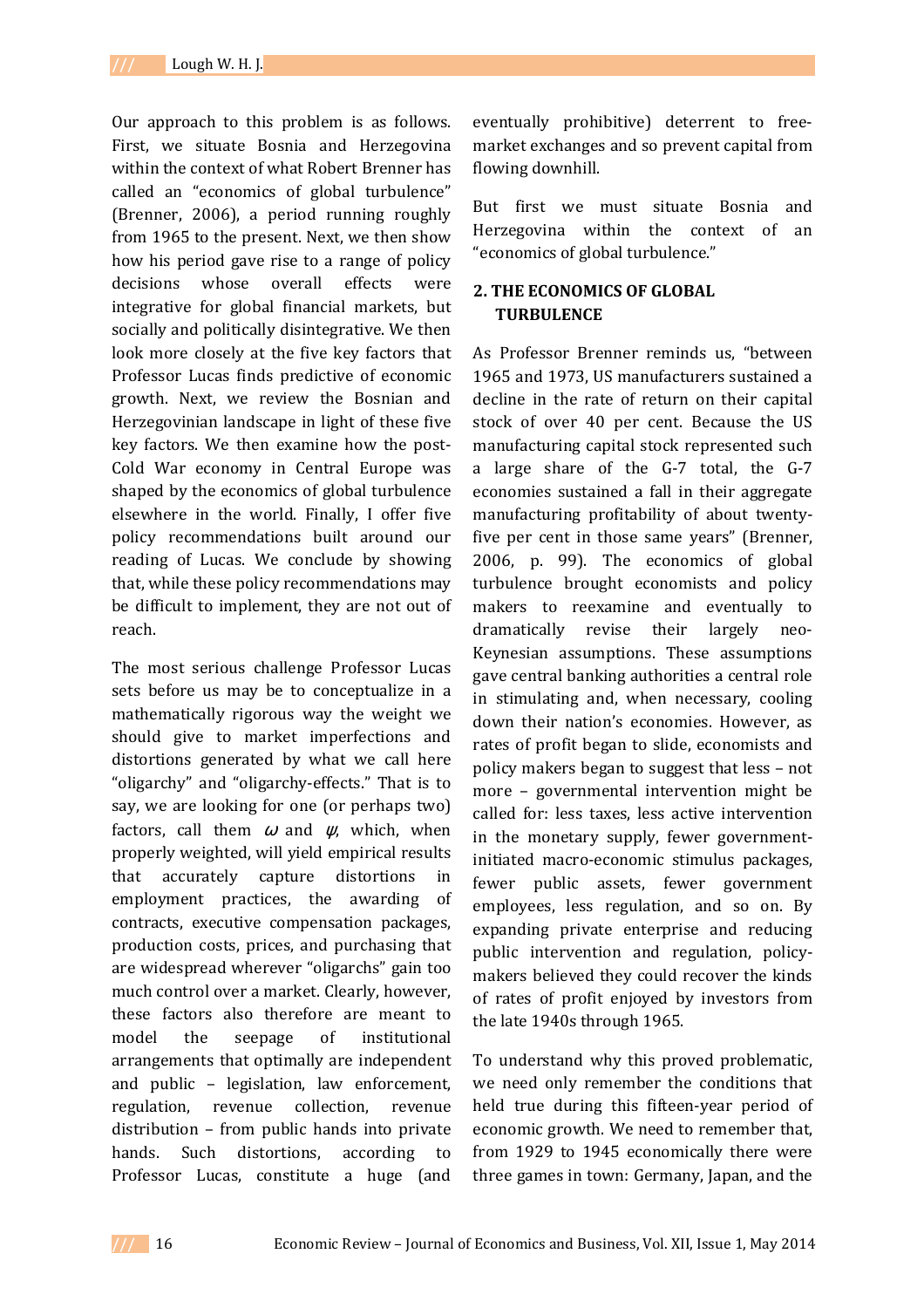United States. And then there was one, the United States. Obviously the post-war period brought extreme hardship to families in Europe and Asia. For investors, however, the sky was the limit. So long as the United States economy was strong enough to support both the supply and demand curves, there was no need for more than one player and one game. The United States produced both capital and consumer goods, primarily for itself, but also for emerging post-war economies in Europe and Asia. Through the Marshall Plan, the United States also helped reinvigorate the economies of Western Germany and Japan. But, then, in the late 1960s, an economic pattern that had not been seen for over thirty years suddenly popped up on the international economic radar; international global competition sufficient to begin to drive down prices, and to do so on a scale that actually began to eat into rates of corporate profit, not only in the United States, but throughout the capitalist free-market world (Brenner, 2006; Harvey, 2005).

What happened next is instructive not only for the leading economies of Asia, the European Union, and the United States, but also for the emerging economies of south central Europe in general, and for the newly formed nations that occupy the territory of the former Yugoslavia in particular. As rates of profit for investors in the world's leading free-market economies began to decline, policy-makers began to question the neo-Keynesian wisdom under which they had been operating since the 1930s. To be sure, they did not doubt all macroeconomic wisdom. They still believed that only sufficient demand could provoke ongoing, sustainable growth in the long run; and they still believed that sufficient demand could only be maintained by aiming as near as possible to full employment with money calibrated to reflect actual economic growth. None of this had changed. What had changed was the rates of profit, a function of constant or rising costs combined with declining prices

and lagging or constant demand (Brenner, 2006).

Were rates of profit declining in one nation or region, and not another; or, in the alternative, were rates of profit increasing in one nation or region, and not another, then investors would have had an answer to their problems ready to hand. We could then shift investments in favor of emerging, low-cost, high-return markets. Or, again, were it a simple matter of burdensome taxes or regulations *within one national market*, then there might have been legislative solutions ready to hand. Yet, because the declining rates of profit were due to increased international competition among global free-market economies, tinkering with the regulatory and taxation mix in any one of these markets would only have limited, ephemeral consequences for the overall climate of global investment.

It was in this environment, in 1971, facing what he thought could be a serious Democratic challenge in the upcoming presidential election, that President Richard M. Nixon decided to take the dollar off the gold standard and, in effect, drive down its value. The results were nearly instantaneous. In what was still the largest consumer market in the world, the price of foreign imports suddenly sky-rocketed. Adding insult to injury, the United States President imposed an additional 10 percent tax on all imports. The price of goods produced in the United States dropped. And, at least for the moment, US job figures, which had either declined or remained stagnant, began to rise. With historically unprecedented support from Democratically aligned organized labor, the Republican candidate Richard Nixon retained the White House (Frieden, 2006).

But, for our purposes, the significance of the American president's decision was not that it gave a momentary, fleeting bump to the US economy. It was significant because it signaled

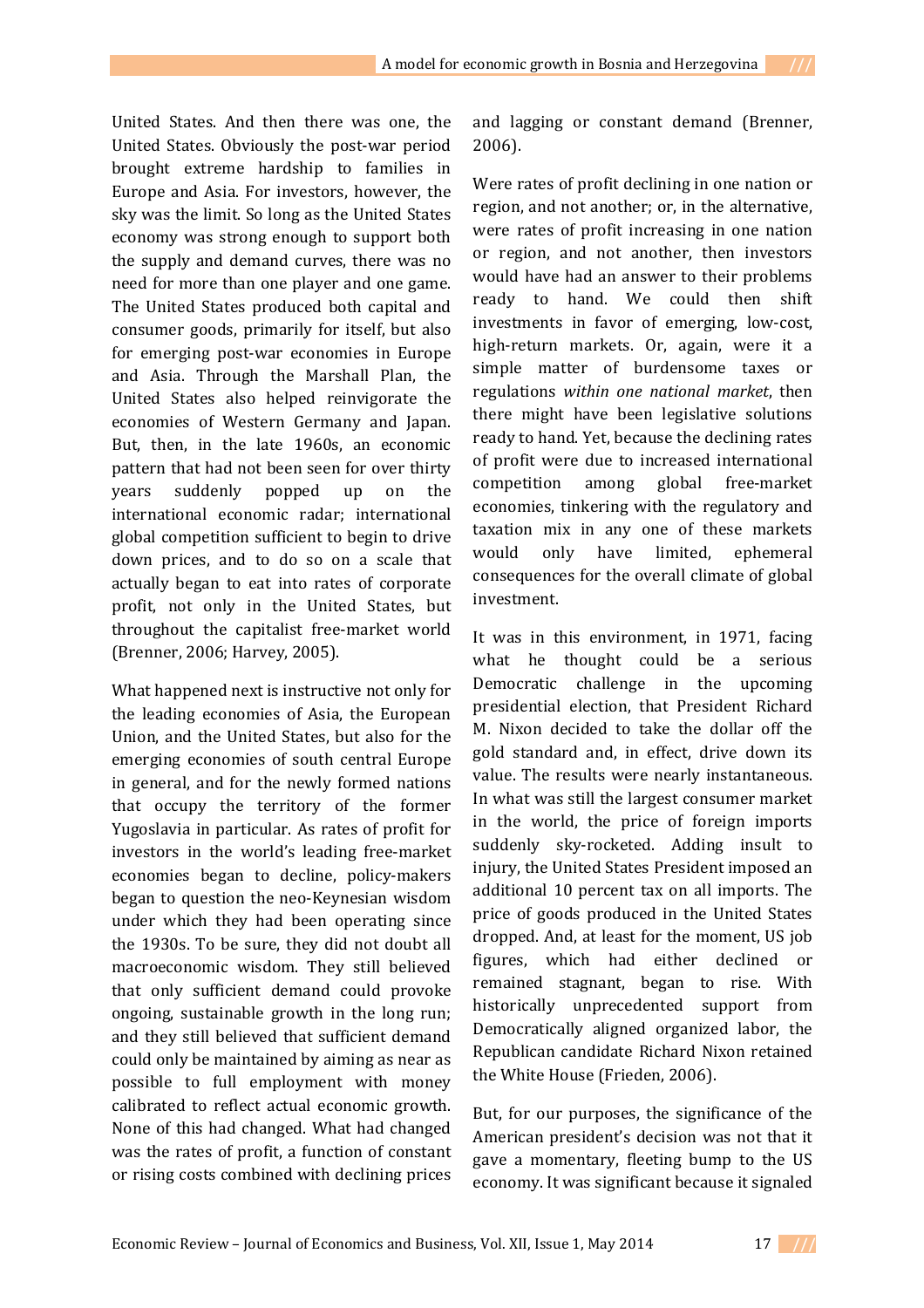the end of Bretton Woods, the set of international agreements that had aimed to prevent the kind of economic crisis that in 1929 had sent the global economy into a tailspin and, many economists believed, had led directly to the spread of extreme politics in Asia, and in central and western Europe. By pegging the US Dollar to the gold standard, Bretton Woods had, albeit indirectly, made sure that the *de facto* global currency, the dollar, would maintain its value, irrespective of the decisions of political leaders elsewhere in the world. When President Nixon took the dollar off the gold standard, he signaled the dawn of an age where the dollar's value, like the value of any other commodity, would be governed by the decisions of buyers and sellers. Now all that stood between the modern global economy and 1929 was a set of laws and regulations preventing investors from speculating with the federally insured deposits of their clients. But, if the dollar itself was subject to speculation on the global market, why insulate depositors from the risks and opportunities enjoyed by other investors around the world? Why indeed.

## **3. INTEGRATIVE AND DISINTEGRATIVE EFFECTS OF THE NEW ECONOMY**

In his *Lectures on Economic Growth* (2004), University of Chicago economist Robert E. Lucas, Jr., invites us to explore why, contrary to the expectations of classical economic theory, capital does not flow down hill. His answer is that *in the long run* capital *does* flow down hill; but not on its own. Before capital can flow down hill, not only must market distortions and impediments be eliminated, but conditions conducive to growth need also to be created. So, for example, it is insufficient to rid a region of its oligarchs, warlords, traditional religious practices and local superstitions, or to eliminate its purely local laws and customs. In addition, networks of communication and transportation need to be established; independent, "universal" legal institutions and laws need to be created and

protected, and buyers, sellers, and investors need to enjoy and actually take advantage of sufficient education, knowledge, and networking opportunities to create real wealth and economic growth. What Lucas has shown is that those regions that successfully eliminated purely local characteristics that distinguished them from other regions – nobility, monarchy, clergy, religious beliefs and practices, local customs and traditions – and established laws, regulations, and institutions that aimed at the unencumbered flow of goods, services, and financial instruments enjoyed a significant economic advantage over those regions that were slow to make this transition (Lucas, 2004, pp. 112- 122).

The bad news, of course, is that those regions that were early adopters of capitalism were not inclined to wait for other regions to catch up before imposing on them, often with a considerable use of force, institutional arrangements that, at least initially, exaggerated the differences between early and late adopting regions. So, for example, as Figure 3.1 shows, the gap separating the most developed from the least developed economies in 1750 was virtually non-existent, by 1900 this gap was huge and only really began to narrow mid-way through the twentieth century (Lucas, 2004, p. 20).

In the mean time, taking the beginning of the sixteenth century as our bench-mark, the early-adopter nations of Europe adopted exploitation strategies around the globe that, given their relative size, added to efficiencies of over-all global production, but often heightened inefficiencies in the regions from which they were drawing labor and extracting wealth or in which they were creating markets. That is to say, if the creation of strong independent legal and regulatory institutions or fostering transportation and communication, or cultivating an educated public are all necessary for growth, the early adopter regions of Europe were slow to see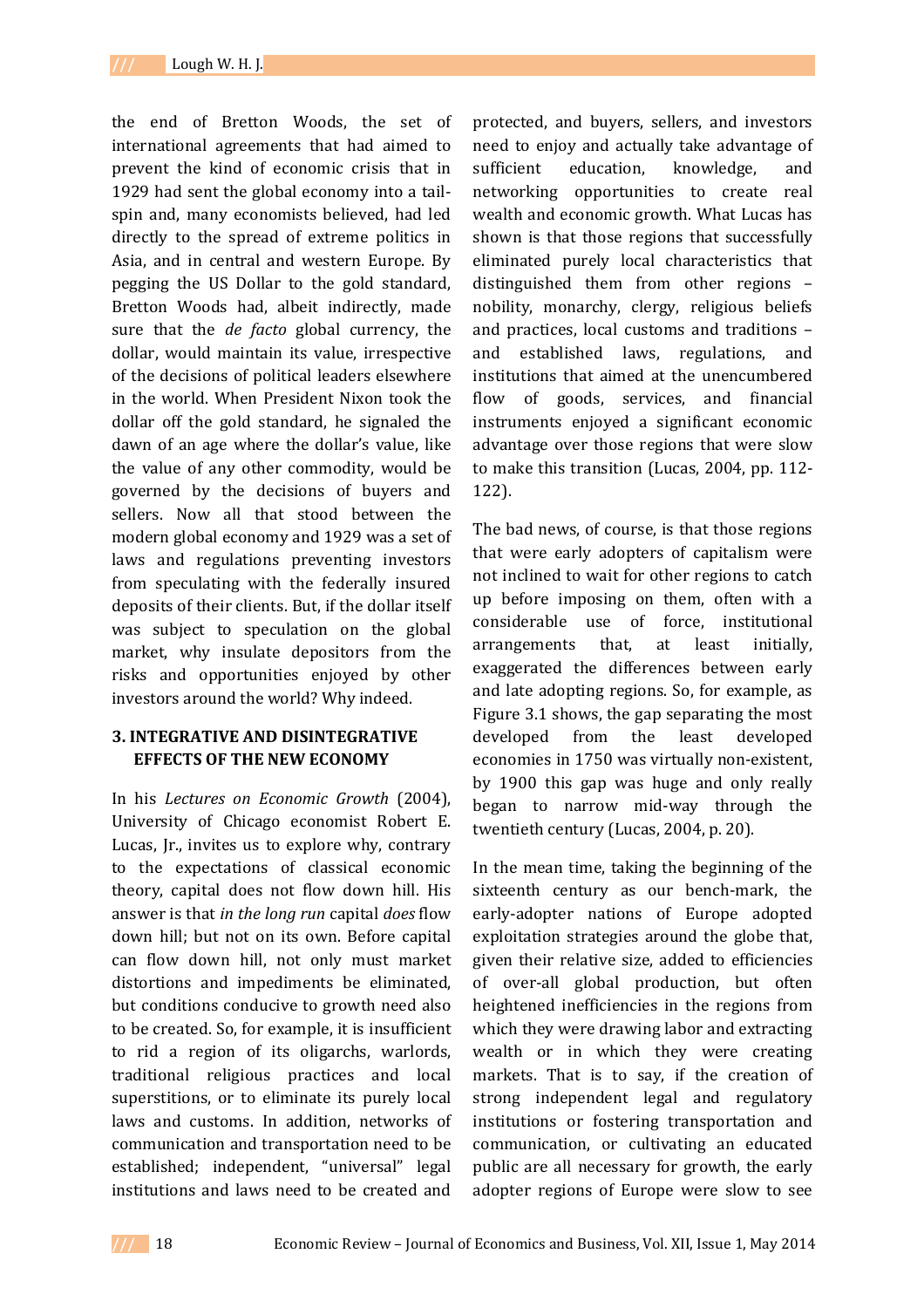why they should adopt policies to promote economic growth in the regions from which they were drawing labor and raw material. After all, it was from their exploitation of these regions that they were creating overall efficiencies. This helps to explain why many early adopter regions saw it in their interest to foster the creation or maintenance of the very regressive institutions – oligarchies, nobility, clergy, warlords, arbitrary legal frameworks – whose elimination had been essential for economic growth in Europe (Lucas, 2004, pp. 67-70).



Figure 3.1 GDP per capita, five regions (Lucas, p. 119)

### 1990 Population in millions

| I            | UK, USA, Canada, Australia,<br>New Zealand                                | 354  |
|--------------|---------------------------------------------------------------------------|------|
| $\mathbf{H}$ | <b>Japan</b>                                                              | 124  |
| Ш            | France                                                                    | 184  |
| IV           | Rest of Western Europe,<br>Latin America, Eastern Europe,<br>Soviet Union | 986  |
| V            | Asia (except Japan), Africa                                               | 3590 |

The good news, of course, is that over time, as regions abandoned their traditional religious, social, political, and cultural frameworks, and as they adopted frameworks enjoying universal recognition, these regions have

experienced the kind of economic growth experienced wherever regions have been willing to give up their local customs, traditions, beliefs and practices. Thus, using the model of diffusion of the industrial revolution proposed by Robert Tamura (1996), Lucas (in Figure 3.2 below) has shown how since 1800 the fraction of economies in the world enjoying growth has increased exponentially, approaching universality in 2000 (Lucas, 2004, pp. 100-101).



Figure 3.2 Fraction of economies growing, by year (Lucas, p. 101)

This is good news, indeed, if the growth that Lucas observes is sustainable, which he believes it is. Yet, as is so often the case in economics, the devil is in the details. This is because, in order to approach unity, Lucas not only theorizes the elimination of local practices, traditions, and customs (for example, deeply held religious practices effecting public institutional arrangements), from which it might be difficult to wean many members of Bosnia and Herzegovina society; he also theorizes the end of historical and social legal and institutional specificity. What, in fact, would it take to bring Bosnia and Herzegovina fully into the global market in such a manner that it would be at the bottom of the hill down which capital is flowing?

#### **4. FIVE FACTORS OF ECONOMIC GROWTH**

In his *Lectures*, Lucas invites us to consider several obstacles that may stand in the way of

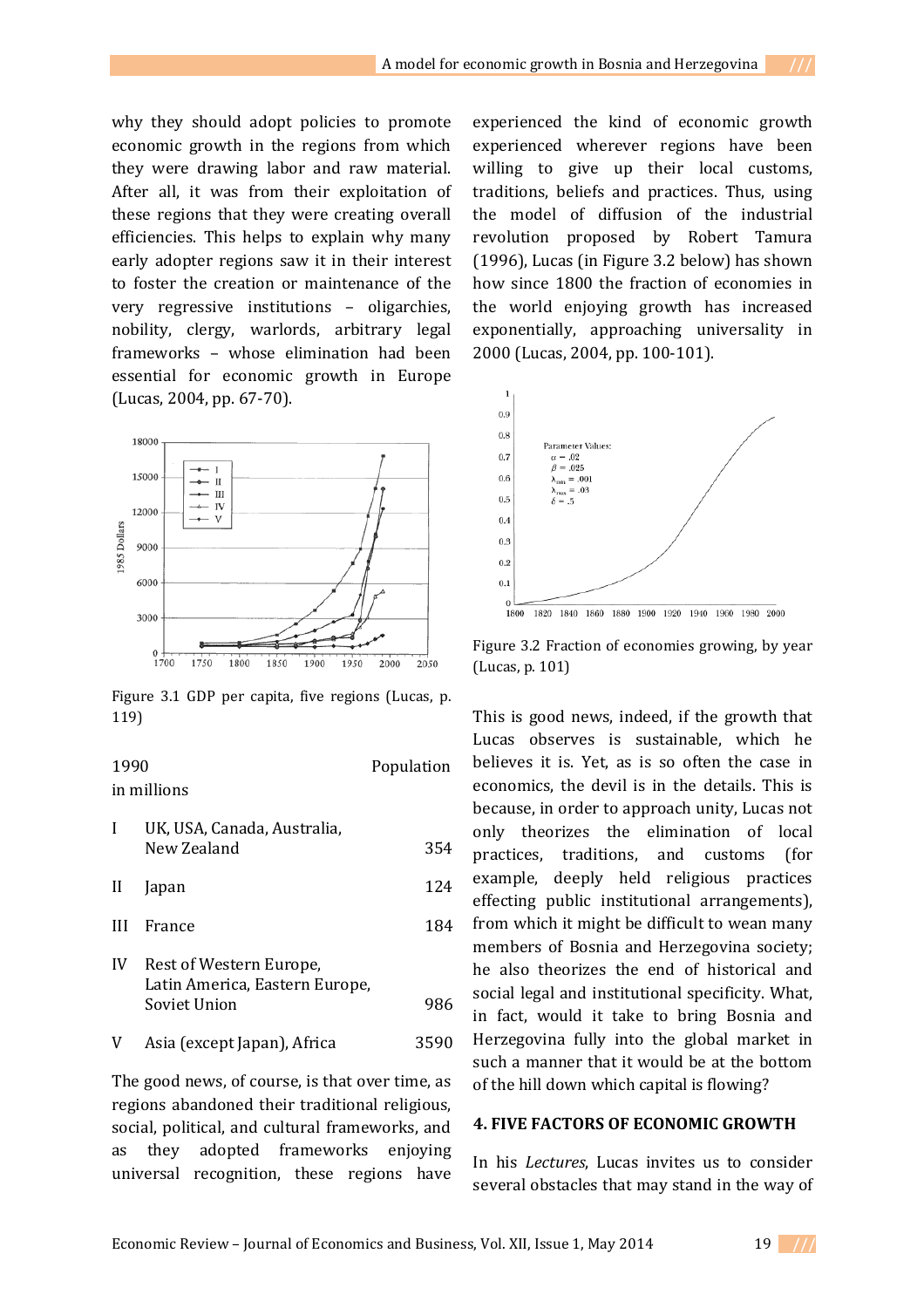the downhill flow of capital into Bosnia and Herzegovina. The first obstacle to consider revolves around differences in human capital. Building upon Anne Krueger's 1968 study, Lucas calls attention to the contribution any given worker's age, level of education, and market sector makes to his or her productivity when compared to a comparable worker in the US. If a standard Cobb-Douglas type model, absent any factor measuring human capital, yields a 58-fold investment advantage (in this instance) to India, factoring in human capital reduces that advantage dramatically to a mere 5-fold advantage. Nevertheless, were there in fact a 5-fold advantage for investors who chose to invest in India, then this would still fail to explain actual investment patterns.<sup>1</sup> To human capital Lucas therefore adds a second factor, which he calls "the external benefits of human capital" (Lucas, p. 65).

There is very little mystery to the operation with which Lucas invites us to supplement the initial model. Every worker enjoys the advantage of a certain level of technology. So the question is, how can we estimate the contribution that any given level of technology makes to the production function across countries? Although it yields only a rough estimate, Lucas assumes that any economy's technology level "is just the average level of its workers' human capital raised to a power" (Lucas, pp. 65-66). In Lucas' example comparing India to the United States, after factoring in the contribution made by technology Lucas arrives at a factor not of 58, or of 5, but of 1.04; that is to say, capital invested in India would enjoy a productive advantage of just over .04, which is much nearer still to actual experience. Yet, it still falls short. To account for this shortfall, Lucas therefore invites us to consider what he calls "capital market imperfections."<sup>1</sup>

Here, as an example, Lucas calls our attention to the ways that capital investors under imperial conditions in the first half of the 20th century regularly enjoyed monopoly control

over the conditions of their investment; for example, over the wages they paid under noncompetitive conditions to their workers, or over the sums they would have to pay to local oligarchs for use of land or for systematic violation of local laws and customs. In the case of monopoly wage controls and what were in effect rents based upon the forced seizure of land from local occupants, investors could reap fairly high returns on their investments without the local occupants themselves enjoying a dramatic increase in wealth or economic growth. Supplementing the Cobb-Douglas production function with a factor reflecting the kinds of returns investors might reasonably anticipate from near monopoly control over various capital flows under imperial conditions, Lucas arrives at a factor of 2.5.2 This, explains Lucas, helps to explain "many of the institutional features of the colonial era: the carving up of the Third World by the European powers, and the frequent granting of exclusive trading rights to monopoly companies" (Lucas, p. 69). Absent such advantages, Europe's imperial powers would have been hard-pressed to find willing investors.

If we take Lucas' invitation at face value, we should be interested in learning more about possible comparative advantages investors might enjoy (or disadvantages they might be expected to encounter) in these three critical areas in Bosnia and Herzegovina: (1) the quality and character of human capital; (2) the technology this human capital can leverage; and (3) the market imperfections that could redirect economic growth either to local oligarchs (and hence diffused "politically" or reinvested abroad) or back to the capital markets of origin. In order to complete the picture, however, to these three we should also add two other factors Lucas implicates in downhill capital flows: (4) "learning by doing," the observation that up to a point workers become more proficient and more productive through "hands-on" or "minds-on" repetition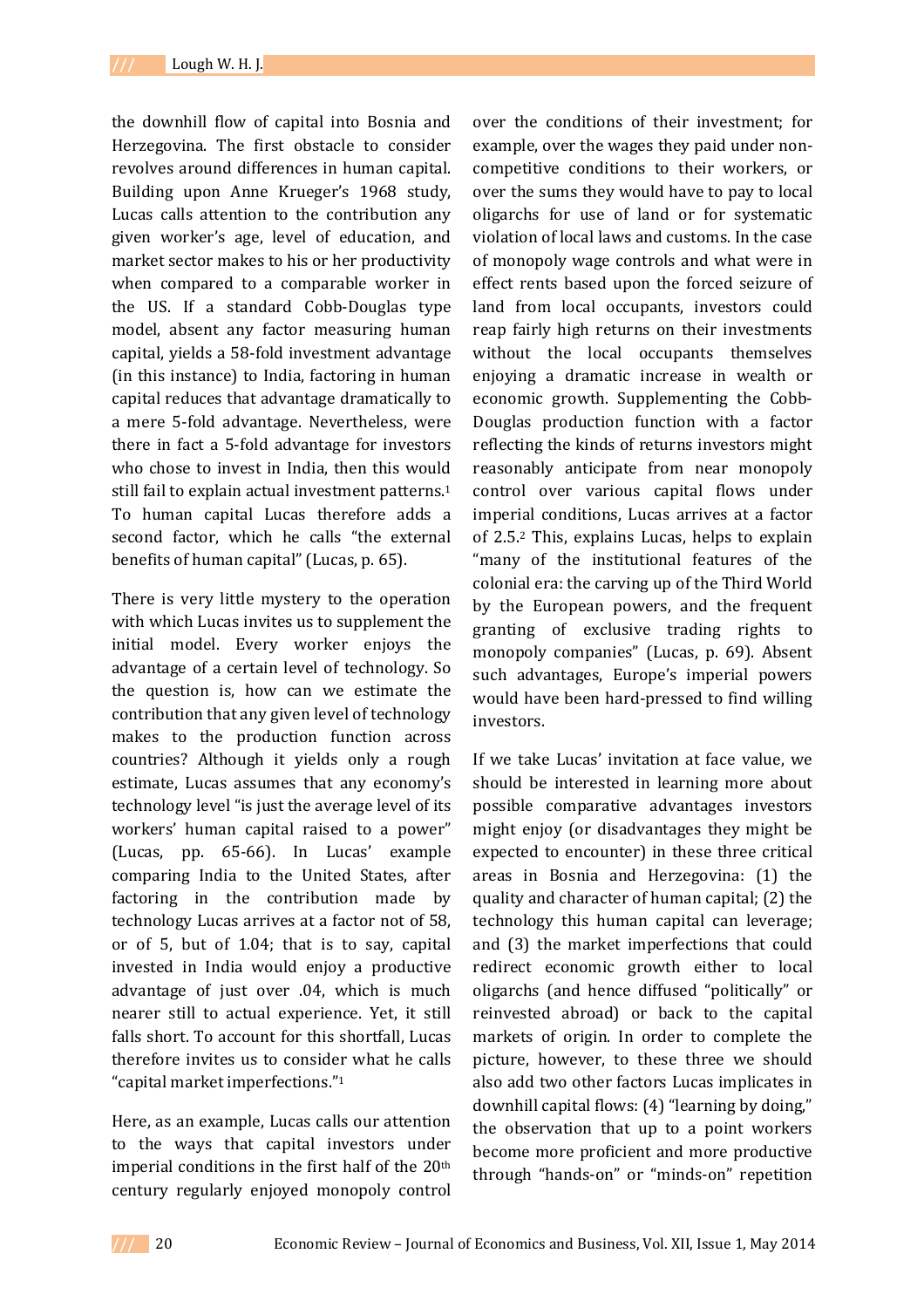of any specific process; and (5) networking and spill-over, or the observation that the density and mobility of workers in settings conducive to exchanging ideas and information increases productivity.

As anyone familiar with post-Yugoslavian Bosnia and Herzegovina will quickly realize, each of these factors plays and will continue to play a central role in the sustained growth of the Bosnian and Herzegovinian economy. Yet, before we can consider precisely how the hand is likely to play out, we need first to return, uphill as it were, to the source from which this water, *capital*, needs to run downhill; to the capital markets which, when we left them in Section 2, were struggling with lagging rates of profit.

# **5. THE NEW ECONOMY AND THE OPPORTUNITY OF 1989**

Economists have long recognized that insofar as the declining rates of profit that investors in free-market economies began to experience in the late 1960s were a global and not simply a regional or national problem, our search for the mechanism generating that decline must itself be global. This, at bottom, is why explanations that begin with the high costs associated with maintaining the social welfare state are insufficient. Economists point out that while the declining rates of profit were experienced globally, the costs of maintaining the social welfare state ranged from the relatively small public contribution to social welfare found in the US to the, by comparison, inconceivably large contribution made in Sweden, Holland, Norway and elsewhere in western Europe. Moreover, since this contribution bore no relationship to rates of profit in these nations and regions, a case cannot be made that these rates were effected by the specific social welfare policies in place in each given nation or region.

A far more cogent argument could be made, at least in the United States, that the political

decision not to fully fund the substantial expansion of the US Defense and State Department budgets throughout the 1960s, combined with the equally costly decision not to publicly fund health care, education and transportation placed a serious drag on the world's largest economy. Indirectly, these significant costs in the US surely helped Germany and Japan, both of which enjoyed relatively low health care, education, and transportation costs, to catch up more quickly than they might otherwise have caught up. Moreover, because of the size of its economy, the debt the US decided to carry helped to enhance the attractiveness of the financial instruments and potential financial instruments bearing that debt. In other words, as rates of return on investment in industry began to fall, the attraction held by instruments carrying debt grew in direction proportion to the rates of return investors could make on those instruments. There was only one problem: Glass-Steagall.

Glass-Steagall characterizes a body of legislation originally passed in the US in 1933 that insulated federally insured deposit accounts from the kinds of speculative, highrisk investments that proved particularly susceptible to market failures such as those experienced in 1929, 1987, 2000 $,1$  and, most recently, 2007. So long as these protections were in place, investors could not use the savings in federally insured deposit accounts to reap the high returns available in the more speculative, high-risk markets. And, so long as investors could not place these funds at risk, they were limited to the historically lower rates of return available for such funds in "safe" investments. Gaining access to these funds therefore became a top priority for friends of the investor community in the US Congress.

 $\overline{a}$ 



<sup>&</sup>lt;sup>1</sup> These protections were annulled in 1999 with the passage of the Gramm-Leach-Bliley Act.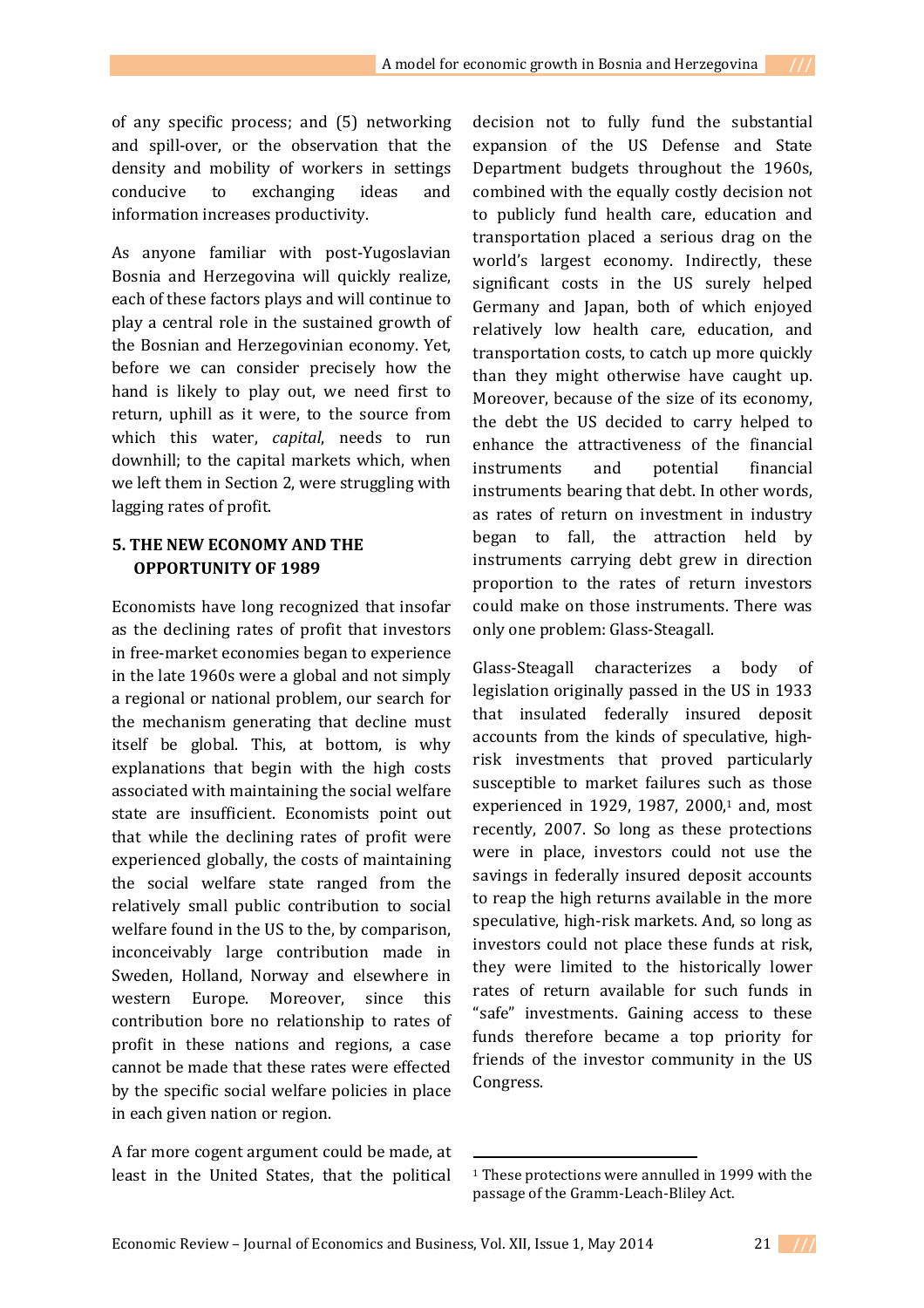Significant progress toward repeal of Glass-Steagall was made in the 1970s when bank regulators adopted a sympathetic view toward the increasingly speculative investments banks and their affiliates were making with their clients' deposits. Competition among consumer banks for deposits to devote to these high-risk investments helped drive up the returns promised to consumers willing to take the risk. Besides, the deposits were federally insured.

After the election of Ronald Reagan in 1980, Reagan appointees set to work pressuring agencies responsible for regulating the banking industry to let the work of private investment perform its magic; which, albeit in a limited fashion, it did, not by attracting investments in high wage consumer goods industries such as steel and automobiles. Nearly the opposite; investors were instead encouraged to place their bets either on highreturn, but also highly-speculative, financial instruments, or on off-shore industries in countries whose lack of worker protections allowed them to produce the same products at a fraction of the cost of European or North American workers. Private investors with sufficient resources "made it big." But workers that in the 1960s had enjoyed a living wage, benefits, and a pension now suddenly found themselves working for minimum wage, no benefits, and no pension in the service and fast-food industries.

The economy was expanding. So too were returns on investment. Yet, since these returns were coming from investments whose value was, at best, difficult to accurately measure, in industries that produced few if any jobs and often had no product to show at the end of the day, these "unknowns" did little to put a tamper on what one Fed Chair accurately described as "speculative exuberance." The global economic expansion of the 1990s had nothing whatsoever in common with the post-war boom, when a

superfluity of idle American assets underwrote an explosion in consumer spending in the United States and fueled the post-war industrial expansion in Germany and Japan. Where it was not completely speculative, which the bubble of 2000 proved mostly to be, the economic expansion in the 1990s left most workers around the globe with less purchasing power at the end of the decade than they had enjoyed a decade earlier. Moreover, this was true not only in the United States and Canada, but throughout all of the world's free-market economies.

But the policy-makers who had engineered the neoliberal revolution of the 1980s in the West were not finished yet. They had a job to do.

Economics professors often remind perplexed undergraduates that, so long as someone, somewhere is willing to purchase debt above its face value, there is no reason not to count that debt an asset. And on these grounds alone, Western Europe and North America were flush with assets; sufficient assets to outspend and out-consume their Soviet-bloc counterparts several thousand fold. In addition, we should not forget that, following a post-war boom of their own, Soviet-style economies were showing many of the same strains as their free-market counterparts. Indeed, in most respects, the strains experienced by Soviet-based economies were far more severe since these economies benefited little from the market efficiencies enjoyed by participants in the free market. But, while explaining the causes for these strains may be complicated, explaining their consequences is much more straightforward.

Beginning in the 1970s, the command economies of Central and Eastern Europe began to tire under the weight of having to plan every small detail of production. Moreover, maintaining the apparatus of a quasi-police state proved overly burdensome for most of these economies.<sup>2</sup> So, finally,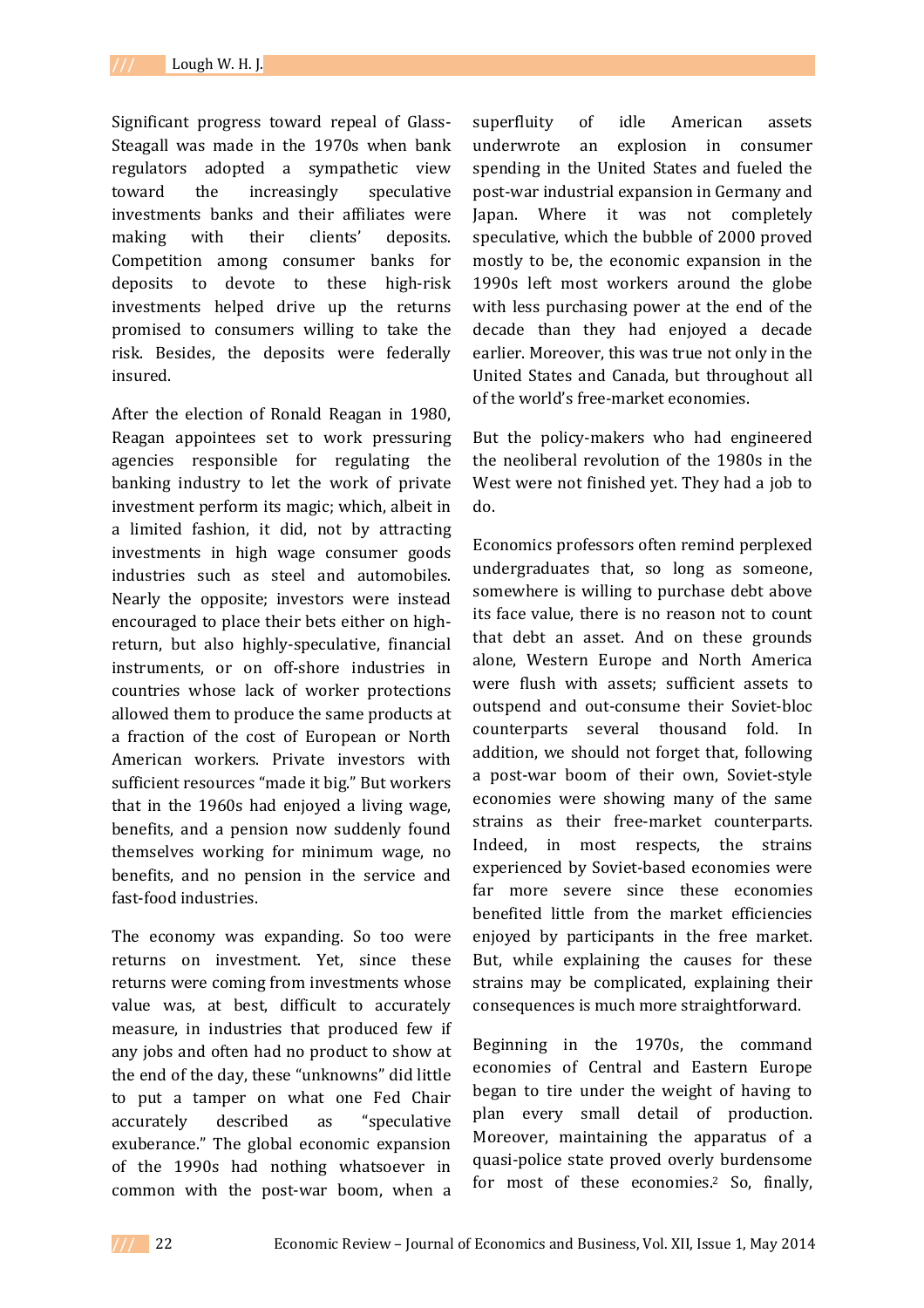beginning in the late 1980s, one after another, mostly peacefully, one nation after another replaced one-party rule and central planning with multi-party elections and free-market or mixed market relations.

This is not the place to review what is by now a familiar story. Rather is it to explore the not entirely serendipitous confluence of the appearance of neoliberal economic policies in Western Europe and North America and the fall of the so-called "iron curtain." As we know, the fall of the Berlin Wall and the opening up of Central and Eastern Europe and Russia fed into investor fantasies of hordes of cheap workers and untold mineral wealth and other public assets sold at bargain basement prices to eager investors in the West. Needless to say, the sale of these assets was not followed by a wave of hiring by newly minted industrialists. Rather was it followed by plant closures and social and political upheaval. Formerly communist states recovered most quickly only in those regions where the public managed to hang on to its assets, where strong public institutions and laws were upheld, and where state officials were able to forge mutually beneficial trading arrangements with the West.

Elsewhere the consequences were much more uneven. Where capital was not successful in knitting communities together, where it closed factories and sold off public assets but failed to produce employment, communities did not simply disintegrate or disappear. Rather were the members of these communities thrown back upon their individual differences and chance solidarities. When strong public institutions failed to materialize, newly individuated communities began to view their differences with one another, in the absence of integrating markets, as the only significant integrative force holding them together.

Here we can appreciate how the disintegration of economic communities in

Central Europe was the price investors were willing to pay in order to recover the historically high post-war rates of profit experienced from the late 1940s through the late 1960s. Indeed, the speculative investments generated by the collapse of former soviet countries helped pad private investor portfolios and so helped sustain rates of profit built largely on high-risk securities. Eventually the bubble would burst. In the meant time, part of the economic success story for Western European and North American investors during the 1990s could be built upon depredations of resources once owned by the public in Central and Eastern Europe (Harvey 2003). For most former workers in Central Europe in the 1990s there was no economic miracle. For many, instead, there was war.

# **6. WHY CAPITAL IS NOT RUNNING DOWNHILL TO BOSNIA AND HERZEGOVINA**

There is space to consider the complex relationship between economic hardship and nationalism or between nationalism and war. We might nevertheless note how repeatedly and consistently since the late eighteenth century, the French Revolution, and the Napoleonic Wars, political elites have leveraged nationalism to seize power from their enemies. This is the place, however, to consider the barriers nationalism places in the way of the free flow of capital. Moreover, when they deliberately challenged the regulatory authority and powers of public institutions, western investors helped strengthen private local oligarchs who were inclined to divert financial resources away from the free market either into private bank accounts or into investments abroad. To complete the circuit, the fund of human capital, which might have provided a nascent network of industrial intelligence and production know-how, quickly realized that they could leverage their educational achievement far more efficiently and

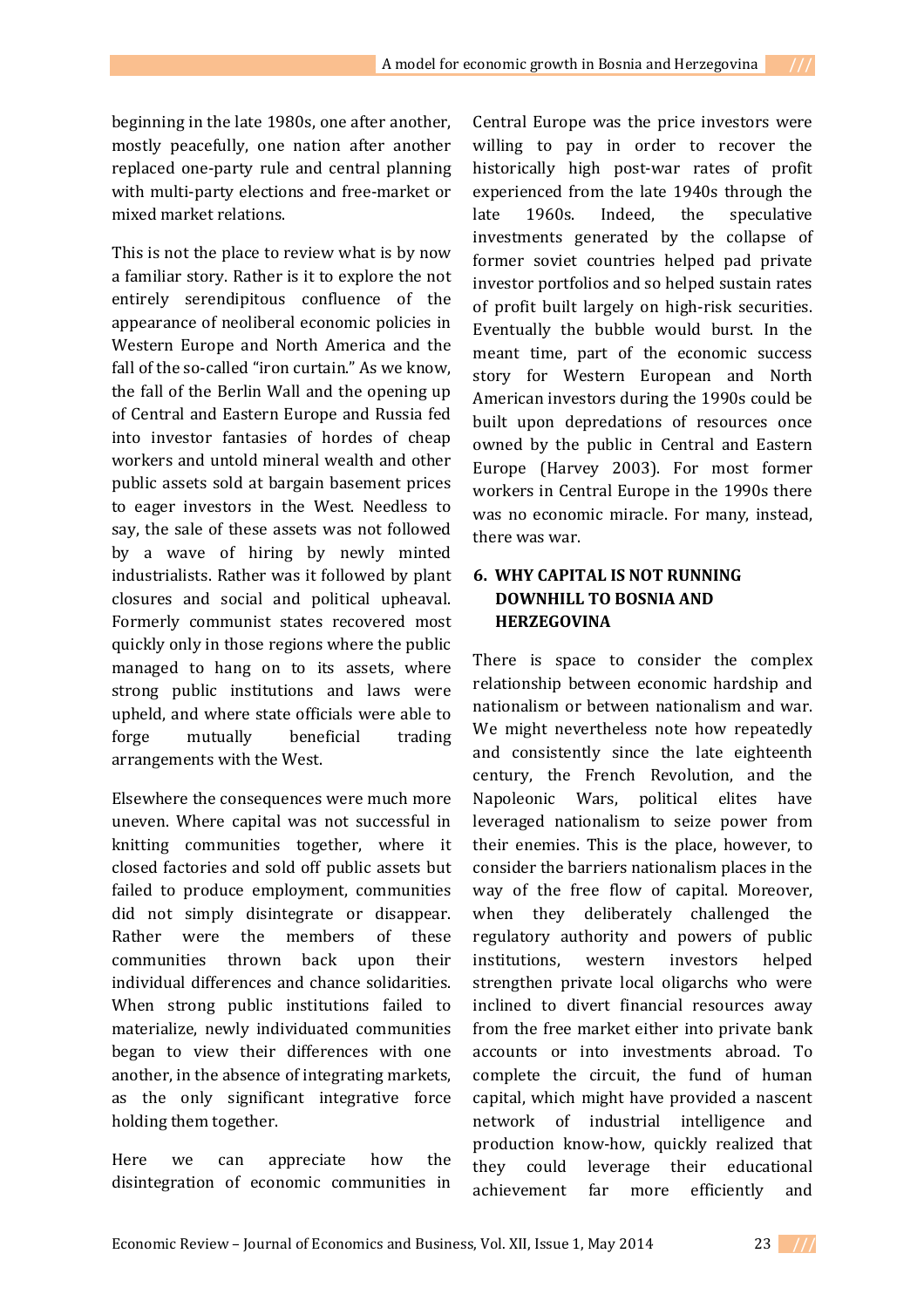effectively elsewhere in the global marketplace.

Is capital running downhill to Bosnia and Herzegovina? Not yet. But, why not?

If we consider the five functions that Lucas recommends we add to the standard Cobb-Douglas production function, we can begin to develop a consistent, compelling, and robust explanation not only for why capital is not running downhill to Bosnia and Herzegovina, but also for the kinds of institutional, legal and regulatory arrangements that would have to be instituted in order to open the flood-gates.

Below, in Section 8, we will offer our own policy recommendations. However, albeit in a preliminary manner, we can already see how, for example, the function of human capital might be shaped by specific conditions in Bosnia and Herzegovina. Unless economic actors, both public and private, can adequately incentivize the retention of human capital in Bosnia and Herzegovina, the federation will continue to suffer a steady and eventually fatal drain of human capital to Serbia, Croatia, Slovenia, Austria, Germany and other members (or soon to be members) of the European Union. Yet, incentivizing human capital is much easier to theorize than to execute. Investors are not likely to competitively compensate human capital in the absence of sufficient assurances not simply of basic legality, but also of infrastructural supports – e.g., the means to fairly enforce contracts, collect and distribute revenues, efficiently and accurately transport information, goods, and services – without which incentives become inefficient. In other words, investors would be foolish to offer incentives in exchange for human capital that they are not able to cover with receipts. But these receipts are not likely to be generated in an environment where basic infrastructural supports are lacking. Nor are such supports likely to appear where leading political and economic actors are eager to deprive public

institutions of the independence and resources they need to efficiently and effectively execute their public responsibilities.

These distortions that impede or impair the most efficient and effective leveraging of human capital also, obviously, distort how effectively and efficiently human capital can leverage technology. As capital goods and human capital flee from Bosnia and Herzegovina, this leaves a captive workforce in place that is either heavily leveraged by the oligarchy, whose capital resources are largely unproductive, or a workforce unable to technologically enhance its productivity–i.e., unskilled or semi-skilled labor. Such a workforce may be suited to operate simple equipment or staff service enterprises, but it will not be suited to generate the kind of qualitative economic growth contemplated in Lucas' model.

The proliferation of market imperfections in Bosnia and Herzegovina is a third area of concern. According to Lucas, such imperfections proliferate where un- or underregulated investors are encouraged to take advantage of opportunities under monopoly or near-monopoly conditions. Such conditions proliferate wherever public institutions are either too weak or are insufficiently independent to effectively regulate local or regional oligarchies. Because and to the extent that such oligarchies come to occupy nominally "public" offices, they invariably "siphon off" and redistribute scarce revenues to loyal patrons, thereby frustrating the smooth, efficient, and effective functioning of free markets. These effects, however, are compounded by the recognition among other "non-connected" market actors that, in order to "play the game," they must ignore the rules that govern normal markets and must, instead, build relationships with members of the local oligarchy. Lastly, however, the character of these market imperfections create a feedback loop that further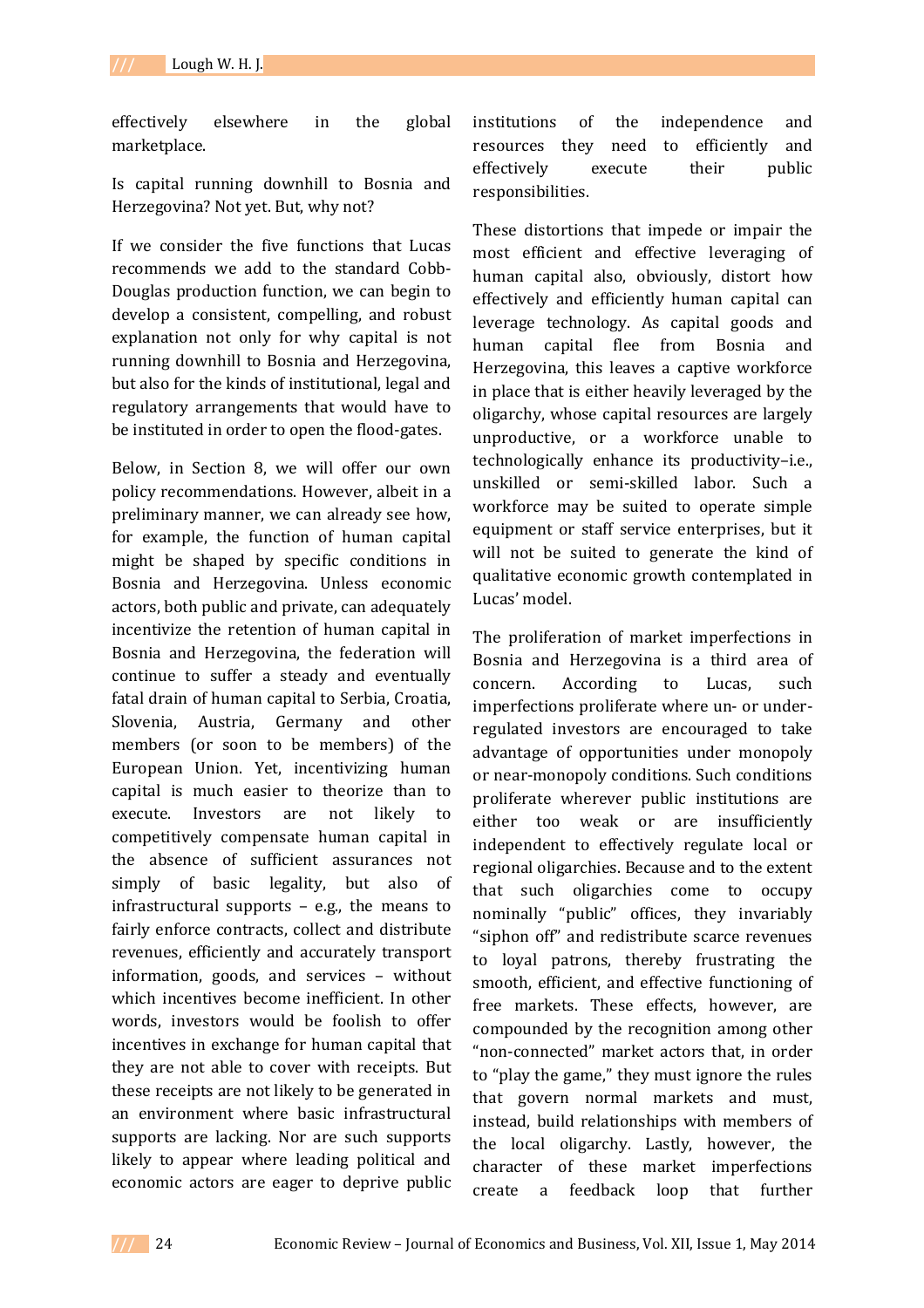undermines confidence in the rule of law and the ability to enforce contracts.

This leaves Lucas' final two functions: "learning by doing" and "networking and spillover." For it might still be possible for an unskilled or semi-skilled Bosnian and Herzegovinian workforce to become highly skilled at repeating and refining a limited range of productive activities, which, precisely because of their repetition and attention to detail, could yield marketable efficiencies. There is no reason, for example, why Bosnia and Herzegovina could not become relatively efficient in a wide range of industries that, precisely because of the comparative advantage that they enjoy in wages, they could develop as their forte. Yet, if Lucas is right, then the only major impediments to leveraging this "learning as doing" may be the comparative advantage that human capital enjoys in contiguous regions (and therefore the mobility of human capital) and the moral hazard initiated by the oligarchy. This leaves the spillover and networking effects.

The advantages that accrue from spillover and networking are considerable. But they depend on a relatively free and well-regulated market and can be easily frustrated by the interposition of oligarchic rules and regulations. Where oligarchic rules and regulations predominate, human capital is likely to take advantage of spill-over and networking effects either to reinforce the political power of an associated oligarch or to leverage its knowledge in pursuit of incentives outside the national market. Neither of these strategies, however, work to expand economic growth. To the contrary, both lead to economic contraction or stagnation.

# **7. THE COSTS OF SUCCESS: WHY THE LONG DOWNTURN?**

On one level, the story we are telling here will strike none of us as in any way odd or unusual. We know both theoretically and

mathematically that the post-World War II boom in investment was based upon an historical anomaly: the singularity of the US market and the Bretton Woods system it created. And so we also know that eventually investors would be disappointed once recovery put Asia and Germany back into the mix. And therefore we might have suspected that investors would begin to tinker with the neo-Keynesian arrangements forged during and immediately after the war and that they might pursue what some, with good reason, have termed a global "neo-colonialist" strategy (Hardt and Negri 2000). That Central and South Central Europe were among the leading candidates for exploring this strategy comes as a surprise to no one.

The free-market Western economic powers found themselves at the end of the 1960s in a straightforward economic dilemma. The United States had ridden the economic misfortune of Great Britain and Germany to its logical conclusion. In 1944, at Bretton Woods, John Maynard Keynes effectively ceded global economic supremacy, albeit with great reluctance, to the United States. The United States enjoyed an overwhelming economic advantage over every economic power around the globe, not only insofar as it had benefited greatly from running at full productive capacity throughout the war, but also insofar as it was now the universal banker of the world, eagerly seizing this opportunity from the United Kingdom.

But, the US Congress' decision to back the Marshall Plan was driven not only by the recognition that long-term US economic growth depended on robust markets in Asia and Europe, but also on pragmatic fears that France and perhaps Germany and Italy might adopt socialist or even communist economic systems that would be less than fully receptive to a flood of US consumer goods and capital. President Truman therefore marketed the Marshall Plan not only as an avenue to generate demand for US capital and consumer

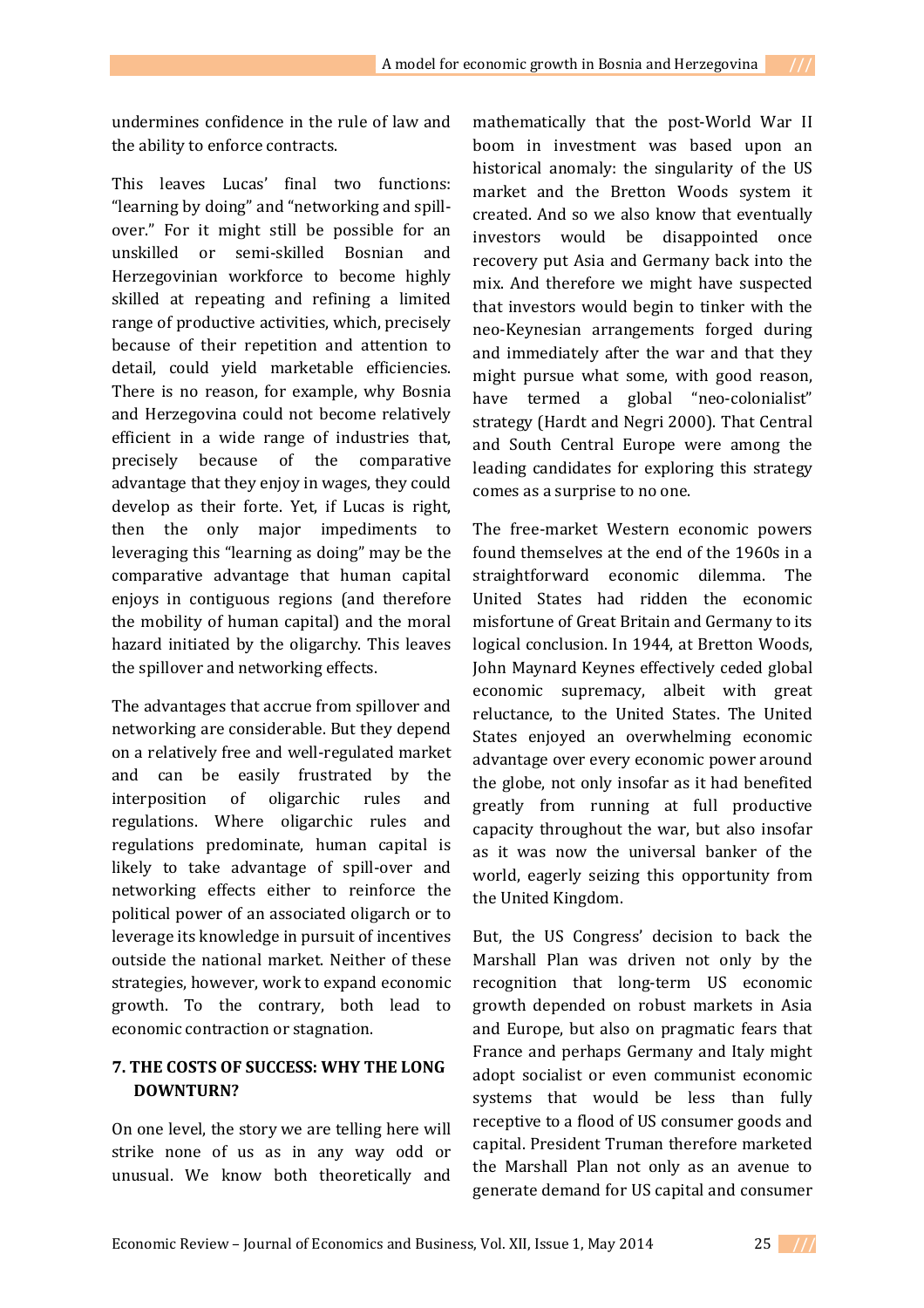goods, but also as a hedge against socialism and communism. It worked.

But it may have worked too well, since it successfully generated economies that, by the late 1960s, were actually competing successfully with US producers. The downturn in the global economy that followed upon German and Japanese competition created a taste for financial instruments that by-passed the expected macroeconomic pathway of investment, production, sales, consumption, and profit. Investment in debt – and in United States Debt – created an entirely new environment of wealth creation. It also created an entirely new playing field for competition with economies aligned with the Soviet Union. Whereas most of these economies were still thinking about the provision of consumer goods for party members and/or compliant citizens; in the rechristened economies of the West attention had turned from the neo-Keynesian satisfaction of consumer demand to the insatiable demand of private investors. The playing field had changed. And everyone knew it.

When in 1989 the Berlin Wall fell and Central and Eastern Europe were effectively incorporated into the global market, investors naturally anticipated that all assets on the other side of this wall were up for sale. In a very real sense, western investors completely forgot the two hundred years of institutional history that placed "the rule of law" and "the independence of public institutions" at the center of their social and economic system. They believed, magically, that the free market, by itself, without any history, would generate the institutional arrangements that they were simultaneously busy destroying. And so they mistakenly thought that by snapping up public resources and by undermining the authority and independence of public institutions, they were actually strengthening the private mechanisms that would make Bosnia and

Herzegovina independent and strong. They were wrong.

# **8. FIVE POLICY RECOMMENDATIONS FOR ECONOMIC GROWTH**

Although it may seem counterintuitive, the promotion of neoliberal policies and perspectives in Central Europe may actually have placed an impediment in the path to Central European economic growth. In 1989, more than anything else Central Europe needed robust independent public institutions capable of enforcing the rule of contract law and of extracting and distributing pubic revenues. They needed independent public authorities able to stand up to the oligarchy. And they needed a strong and militant bourgeoisie, backed by coercive force, sufficient to stand up to and resist the nationalisms proliferating throughout the region. When they facilitated and even encouraged the dismantling of robust, independent public institutions, western investors promoted the very institutional forces that historically have resisted the spread of free-market institutions. In so doing, they also frustrated the economic growth of Central Europe in general, and Bosnia and Herzegovina in particular. Their policy preferences delivered Bosnia and Herzegovina over to local oligarchs whose economic interests were other than those of the public at large.

This historical macroeconomic analysis yields a stern imperative to the independent bourgeoisie in Bosnia and Herzegovina. This imperative follows directly from the analysis of one of neoliberalism's most celebrated authors, Robert Lucas, Jr., University of Chicago Professor of Economics. In order to cultivate human capital in Bosnia and Herzegovina, its independent, educated bourgeoisie need to vigorously pursue the following policies: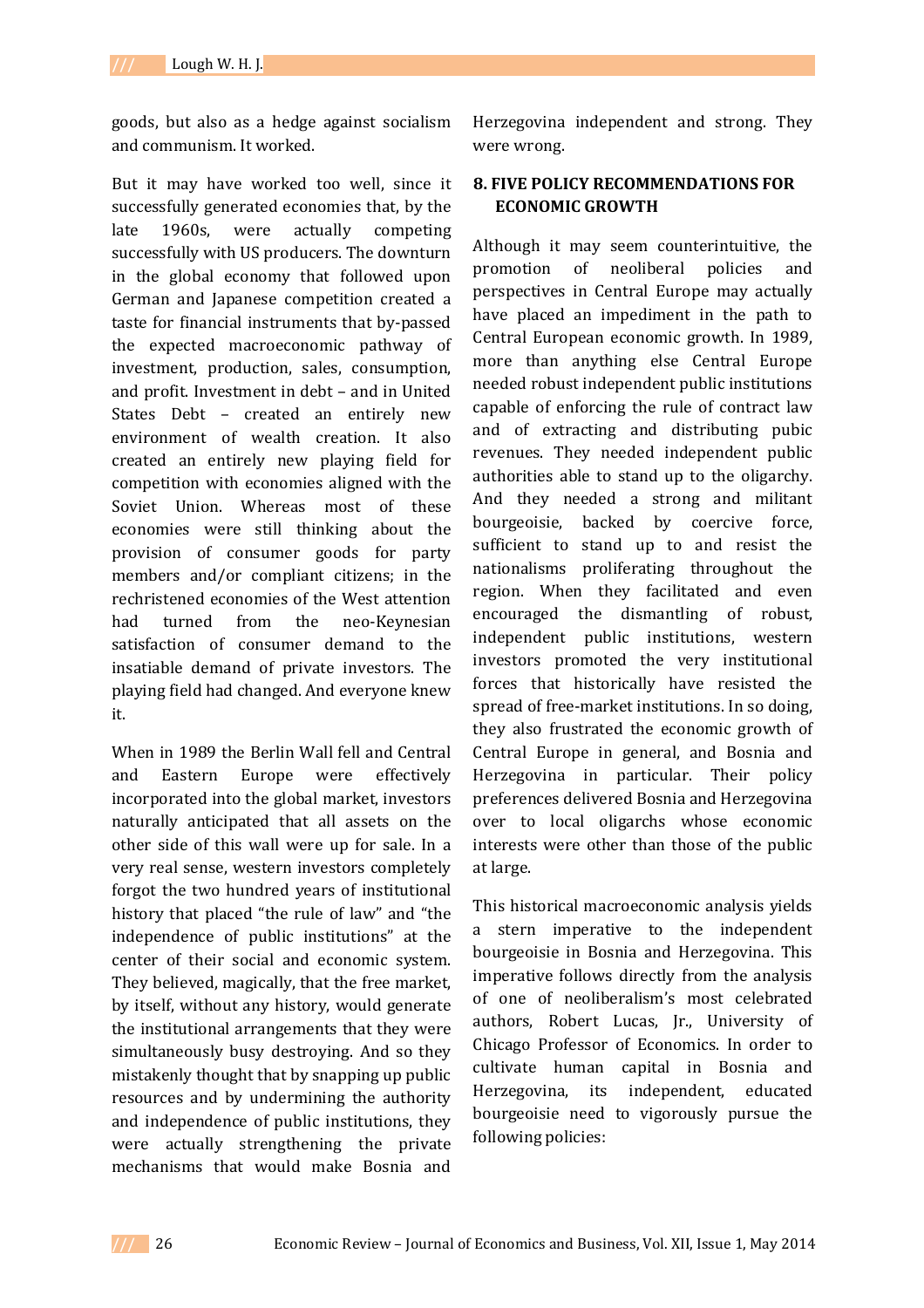- 1) *Correct capital market imperfections arising from oligarchic-type effects*. Everyone acknowledges that "informal," non-competitive professional appointments, hiring, advancement, compensation, pricing, and contract awards are a serious problem in Bosnia and Herzegovina. When these decisions are made on any grounds other than merit, this results in serious, debilitating, and often fatal market imperfections. Nowhere, however, are oligarchic-type effects more damaging than under the monopoly or quasimonopoly conditions that prevail in Bosnia and Herzegovina, where capital markets are heavily weighted towards institutions and individuals that are on public record in opposition to what has rightly been termed "universal law" (Jemielniak and Miklaszewicz 2010). Such institutions, laws, and regulations enjoy broad if not universal recognition among the comity of nations; and this means that they resist attempts to carve up public space into its respective, purely local and accidental particularities. *For nothing is more noxious to economic growth* (and more friendly to oligarchic rule) *than the distortions, anomalies, and market irregularities introduced by what is purely particular, individual, and, therefore, easily lends itself neither to public ownership nor private exchange, but only to the cynical exercise of raw power*.
- 2) The second step toward sustainable economic growth in Bosnia and Herzegovina will entail *an all out effort to cultivate human capital.* Again, the key to success falls to the educated bourgeoisie and their commitment to economic growth. As everyone in Bosnia and Herzegovina knows, the country's institutions of learning are in a serious

state of crisis. Content at primary and secondary schools is often dictated less by what students need to master in order to succeed at university or technical school than by purely local, particular, or individual interests of families, communities, and towns. Similarly at Universities, academic chairs and faculty are all too often the spoils of politics and not the rewards of independently reviewed and adequately vetted academic scholarship. These practices introduce distortions into the marketplace where human capital is created from which it will be difficult for Bosnia and Herzegovina to recover. As a remedy, the independent educated bourgeoisie needs to fight furiously to establish a core network of schools that offer a universal education to students from families who want their sons and daughters to enjoy the benefits of adequate university and technical school preparation. These schools will then prove their value by their superior preparation of students for universities whose boards of directors are committed to protecting knowledge and learning from the corrosive effects of private economic self-interest.

3) Yet, as Lucas has shown, the best human capital will naturally migrate to regions where it enjoys the optimum compensation package. Therefore, the independent educated bourgeoisie in Bosnia and Herzegovina must *adequately incentivize its human capital*. Again, this should be a lot simpler than it may at first appear. Given the substantially lower cost of living in Bosnia and Herzegovina, employers can offer employees much the same basket of goods, services, and rewards offered in more costly markets for substantially less. Moreover, in light of increasing efficiencies, employers should be ready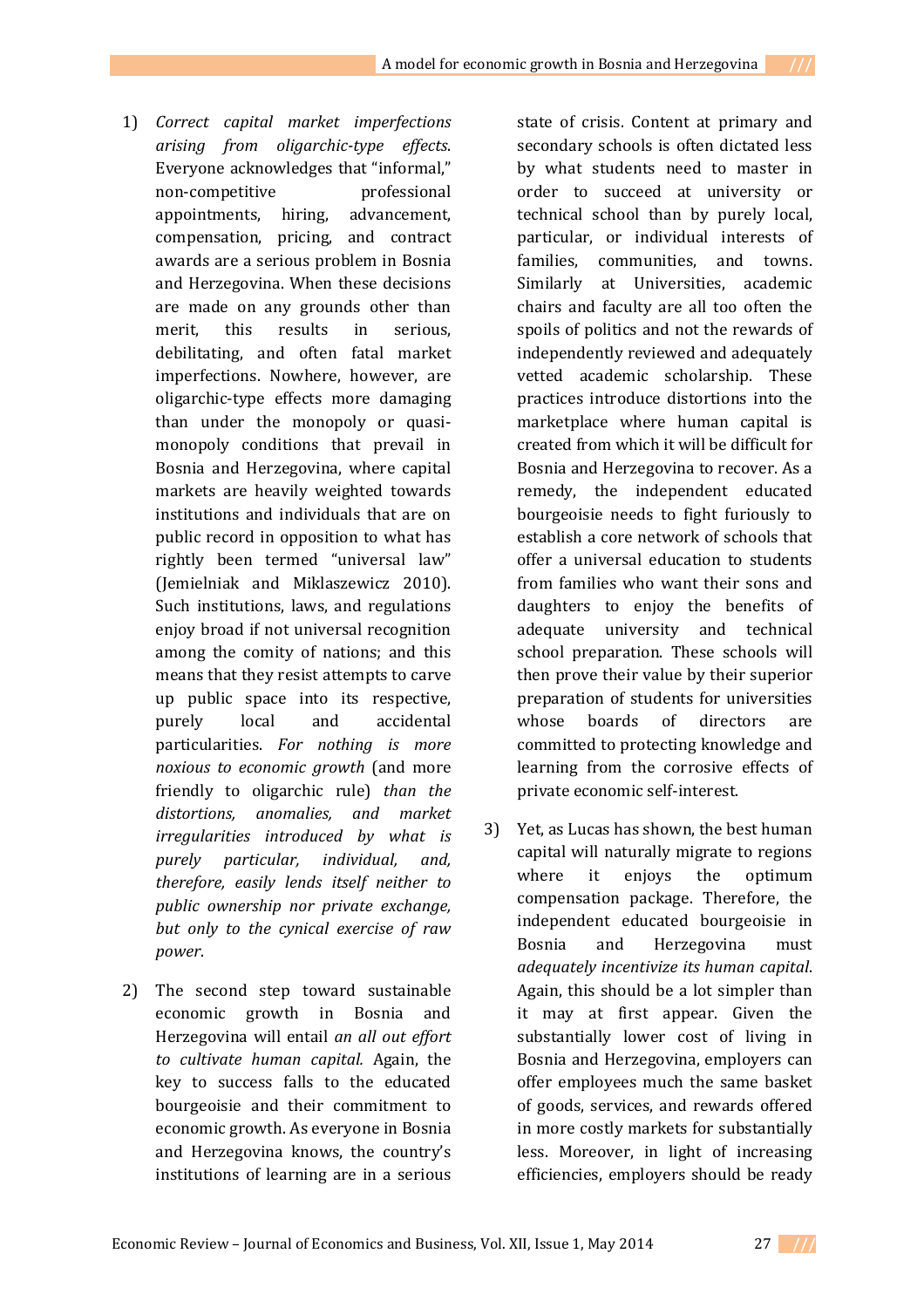to offer employees incentives such as free time, education, and training that take advantage of the growing gap between necessary labor time and value created per hour of labor. Recognizing that human capital in Bosnia and Herzegovina will want the same benefits at home that they will enjoy in, say, Austria or Germany, it is also important for employees to recognize that these same benefits come with a much smaller price tag in Bosnia and Herzegovina than elsewhere.

- 4) Fourthly, the independent educated bourgeoisie in Bosnia and Herzegovina need to *invest in the next generation of technological innovations, including nanotechnology and robotics*, if they hope to compound the productivity of a new generation of human capital. This will mean resisting the pull toward the proliferation of low-wage, low-benefit service, retail, and fast-food jobs and attracting investment in high-speed transportation, communication, information, medical technology, and manufacturing. Such investments have the added benefit of seeding the independent educated bourgeoisie, which, historically, has been far more successful at standing up to entrenched oligarchies than minimum-wage, unbenefited, service and retail workers.
- 5) Finally, the independent educated bourgeoisie needs to step up efforts to *secure independent reliable sources of information and intelligence.* This entails more than the ability to access the Internet. Well-informed, intelligent consumers of goods and information feed off of and in turn feed into networks whose collective industrial intelligence is strengthened by the proliferation of independent, reliable sources of information and intelligence. Here, the content published and

broadcast by privately owned, privately interested, media in Bosnia and Herzegovina ought to be of deep concern to the independent educated bourgeoisie since it reflects the intelligence and levels of information in the public at large. Bad information distorts markets perhaps even more effectively than monopoly control. Indeed, the one feeds upon the other. Reliable information and intelligence, by contrast, cascade with spill-over effects and seepages that cannot help but facilitate economic growth.

Obviously these are not all of the policy decisions that need to be secured by Bosnia and Herzegovina's independent educated bourgeoisie. But, building upon Lucas' *Lectures on Economic Growth*, these may be the leading policies that will need to be enacted if we are to see long-term, sustainable growth in the region.

From here, however, there is a relatively easy path to economic growth. Once we have established independent public institutions with sufficient authority to enforce contract law, and extract and distribute revenues, there are few barriers to prevent investors in Bosnia and Herzegovina from reenacting the Korean miracle of "learning by doing" (Lucas, pp. 71-96). Not only is this miracle well within the reach of global investors, but, given the wage structure in Bosnia and Herzegovina, it would be a miracle were "learning by doing" not to take its natural course. Moreover, did all of these other institutional constraints enjoy support, there is no reason why networking and spill-over effects would not benefit Bosnia and Herzegovina (rather than Austria, Germany, or Serbia).

#### **9. CONCLUSION**

None of this should suggest that the path forward will be easy. Any promises of painless growth are spurious. The oligarchy in Bosnia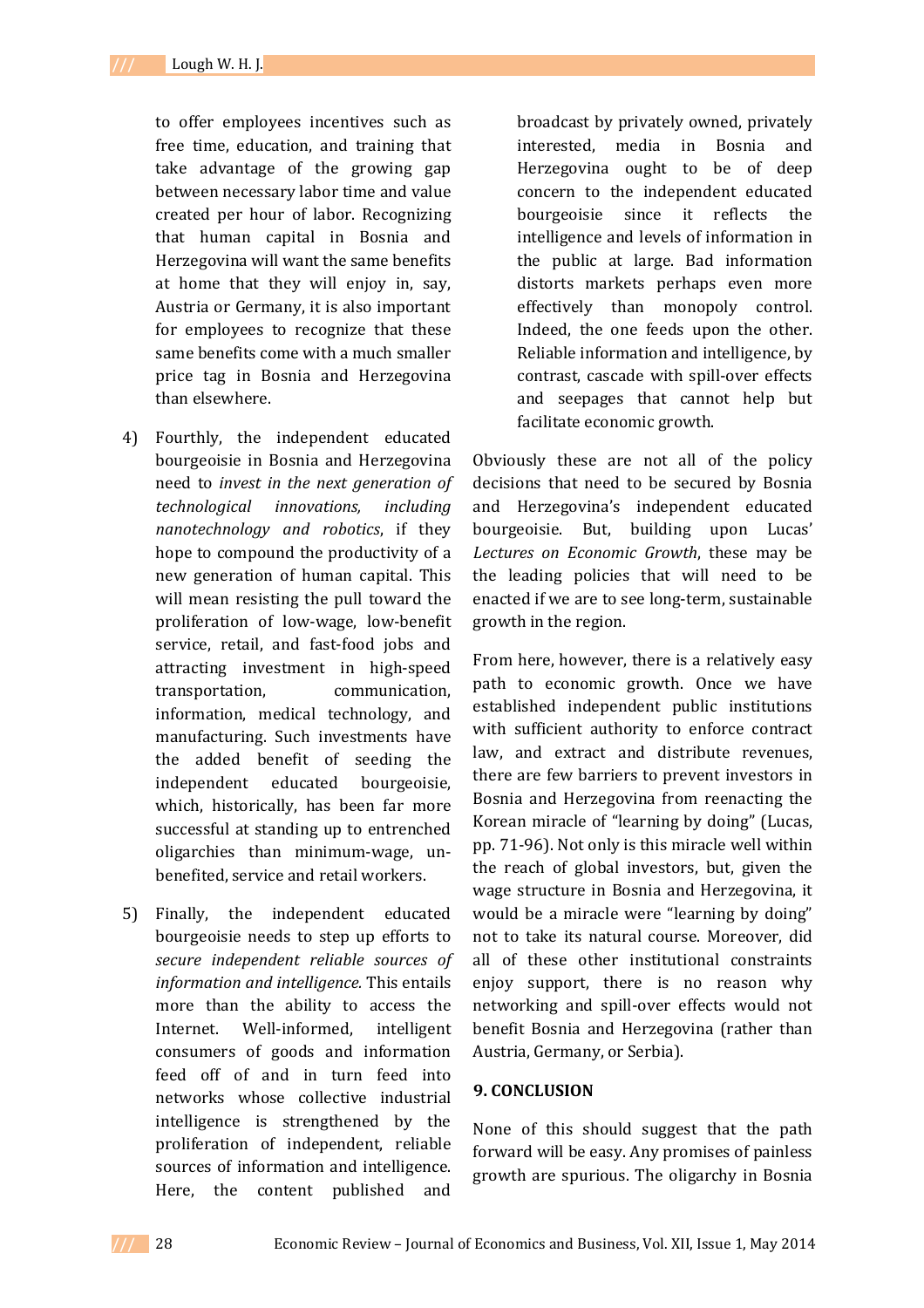and Herzegovina is strong. Independent public institutions with sufficient authority to enforce the law are weak or nonexistent. Independent institutions of learning are poorly funded and under constant pressure to yield to private pressure. The attraction of human capital to migrate to more efficient markets is real.

The challenge in Bosnia and Herzegovina is to reign in the oligarchy and reinvigorate an independent, robust, empowered public sphere. On the one hand, there is no project that drives the oligarchy more than occupying and completely compromising the public sphere. This is because their returns on investment rely on rent and not on productivity *per se*. On the other hand, the independent, educated middle classes clearly hold a stake in depriving the oligarchy of its power. Yes, they *can* move . . . to Austria, Germany, and beyond. But, they can also stay and fight. The question, therefore, that we need to raise both to public and private international investors is where they stand in this fight. Are they supporting the oligarchy, in which case they are on record against economic growth in Bosnia and Herzegovina; or are they supporting robust, independent public institutions capable of enforcing the rule of law?

As in every nascent democracy, the decision between these two approaches falls to the bourgeoisie. They will decide between the oligarchy and the rule of law. What is surprising – perhaps even astonishing – is that this choice is presented to us by one of the architects of neoliberal economic policy and theory. Perhaps we should listen.

### **REFERENCES**

- 1. Brenner, R. (2006). *The Economics of Global Turbulence*. New York: Verso.
- 2. Denison, E.F. (1961). *The Sources of Economic Growth in the United States*.

New York: Committee for Economic Development.

- 3. Frieden, J. (2006). *Global Capitalism: Its Fall and Rise in the Twentieth Century*. New York: W.W. Norton and Company.
- 4. Hardt, M. & Negri A. (2000). *Empire*. Cambridge, Mass.: Harvard.
- 5. Harvey, D. (2003). *The New Imperialism*. New York: Oxford University Press.
- 6. Jemielniak, J. & Miklaszewicz P., Editors (2010). *Interpretation of Law in the Global World: From Particularism to a Universal Approach*. New York: Springer.
- 7. Krueger, A.O. (1968). Factor Endowments and Per Capita Income Differences Among Countries. *Economic Journal*. 78, pp. 641-659.
- 8. Lucas, R.E.Jr. (2004). *Lectures on Economic Growth*. Cambridge, Mass.: Harvard University Press.
- 9. Tamura, R. (1996). From Decay to Growth: A Demographic Transition to Economic Growth. *Journal of Economic Dynamics and Control*. 20, pp. 1237- 1262.

 $\overline{a}$ 



 $1$  Lucas reaches these numbers by supplementing his revised production function  $y = Ax^{\beta}h^{\gamma}$ , "where *y* is income per effective worker, *x* is capital per effective worker, and *h* is human capital per worker," with a formula for the marginal productivity of capital:  $r = \beta A^{1/\beta} v^{(\beta - 1)/\beta} h^{\gamma/\beta}$  (Lucas, p. 66). He interprets  $h^V$  as an external effect. He then uses Edward Denison's (1961) comparison of US productivity in 1909 and 1958 to estimate γ and uses "[Anne] Krueger's cross-country estimates of relative human capital stocks in 1959 to obtain a new prediction on relative rates of return on capital" (Ibid.). Plugging in these figures to compare the US with India, "the predicted rate of return ratio between India and the US became  $(3)^{1.5}5^{-1} = 1.04$ " (Ibid.).